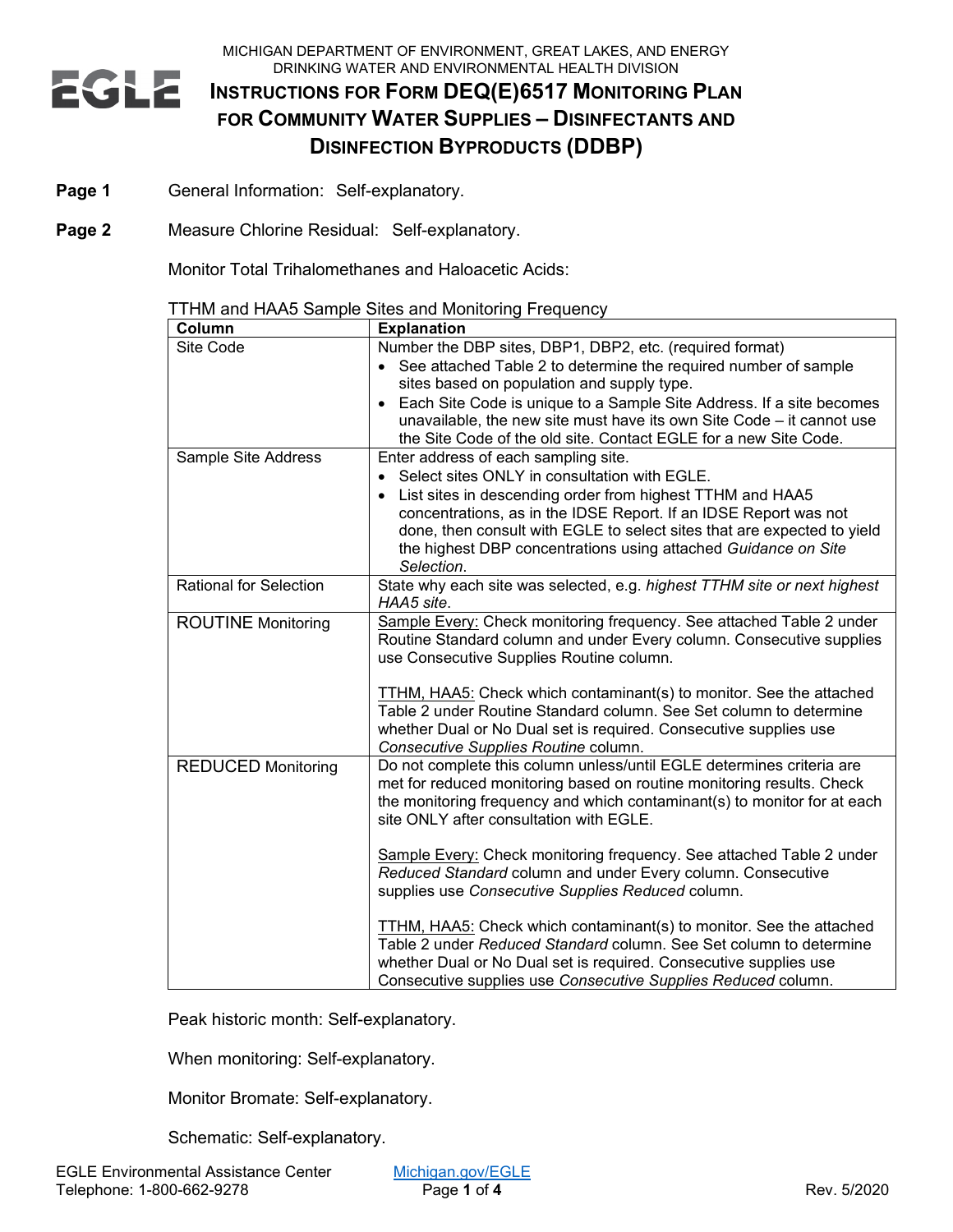

### Page 3 Self-explanatory.

**Page 5** Control of Disinfection Byproduct Precursors: Applicable only to water supplies that treat surface water or groundwater under the influence of surface water.

> Applicability: Subpart H supplies using conventional filtration must monitor for total organic carbon (TOC). All Subpart H supplies (even those using another filtration method) cannot reduce DBP monitoring unless the source water TOC is less than 4 mg/L, regardless of filtration used. Therefore, non-conventional filtration Subpart H supplies should check the second box (a method other than conventional filtration) and monitor the source water for TOC.

Sample Sites: Check the box to acknowledge that samples are taken at the same time. Describe the specific sample sites so a water operator can identify the location in the plant.

### **End of Form Instructions**

### **List of Acronyms and Definitions**

| $<, \le, >$      | less than, less than or equal to, greater than                                                                                                                                                                                                                                                                                                        |
|------------------|-------------------------------------------------------------------------------------------------------------------------------------------------------------------------------------------------------------------------------------------------------------------------------------------------------------------------------------------------------|
| >>               | See next column                                                                                                                                                                                                                                                                                                                                       |
| 10k, 1M          | 10,000 and similarly throughout, 1 million                                                                                                                                                                                                                                                                                                            |
| 40/30            | 0.040 mg/L for TTHM and 0.030 mg/L for HAA5                                                                                                                                                                                                                                                                                                           |
| 60/45            | 0.060 mg/L for TTHM and 0.045 mg/L for HAA5                                                                                                                                                                                                                                                                                                           |
| 80/60            | 0.080 mg/L for TTHM and 0.060 mg/L for HAA5                                                                                                                                                                                                                                                                                                           |
| <b>CS</b>        | Consecutive Supply – a supply that receives water from or delivers water to<br>another community water supply                                                                                                                                                                                                                                         |
| <b>DBP</b>       | Disinfection Byproducts TTHM and HAA5                                                                                                                                                                                                                                                                                                                 |
| Dual             | A sample set of one TTHM and one HAA5                                                                                                                                                                                                                                                                                                                 |
| HAA5             | <b>Haloacetic Acids</b>                                                                                                                                                                                                                                                                                                                               |
| <b>LRAA</b>      | Locational running annual average                                                                                                                                                                                                                                                                                                                     |
| <b>MCL</b>       | Maximum contaminant level                                                                                                                                                                                                                                                                                                                             |
| mg/L             | milligrams per liter (mg/L)                                                                                                                                                                                                                                                                                                                           |
| No Dual          | Supplies may monitor TTHMs at the site of highest TTHM concentration and<br>HAA5 at the site of highest HAA5 concentration (instead of dual sample sets at<br>both sites). If the highest TTHM and HAA5 concentrations occur at the same<br>location, sampling at one location for both TTHM and HAA5 satisfies the<br>requirement for two locations. |
| <b>RAA</b>       | Running annual average                                                                                                                                                                                                                                                                                                                                |
| Rule 719k        | Administrative Rule R 325.10719k under the Michigan Safe Drinking Water Act,<br>1976 PA 399, as amended                                                                                                                                                                                                                                               |
| Stage 1          | Stage 1 Disinfectants and Disinfection Byproducts Rule                                                                                                                                                                                                                                                                                                |
| Stage 2          | Stage 2 Disinfectants and Disinfection Byproducts Rule                                                                                                                                                                                                                                                                                                |
| Sub <sub>H</sub> | Subpart H supplies – supplies serving surface water or groundwater under the<br>direct influence of surface water                                                                                                                                                                                                                                     |
| <b>TOC</b>       | Total organic carbon                                                                                                                                                                                                                                                                                                                                  |
| <b>TTHM</b>      | <b>Total Trihalomethanes</b>                                                                                                                                                                                                                                                                                                                          |
| <b>VSS</b>       | Very small system (fewer than 500 people)                                                                                                                                                                                                                                                                                                             |
| Waiver           | Waived from conducting the Initial Distribution System Evaluation for a 2-year<br>period prior to Stage 2 DDBPR compliance monitoring                                                                                                                                                                                                                 |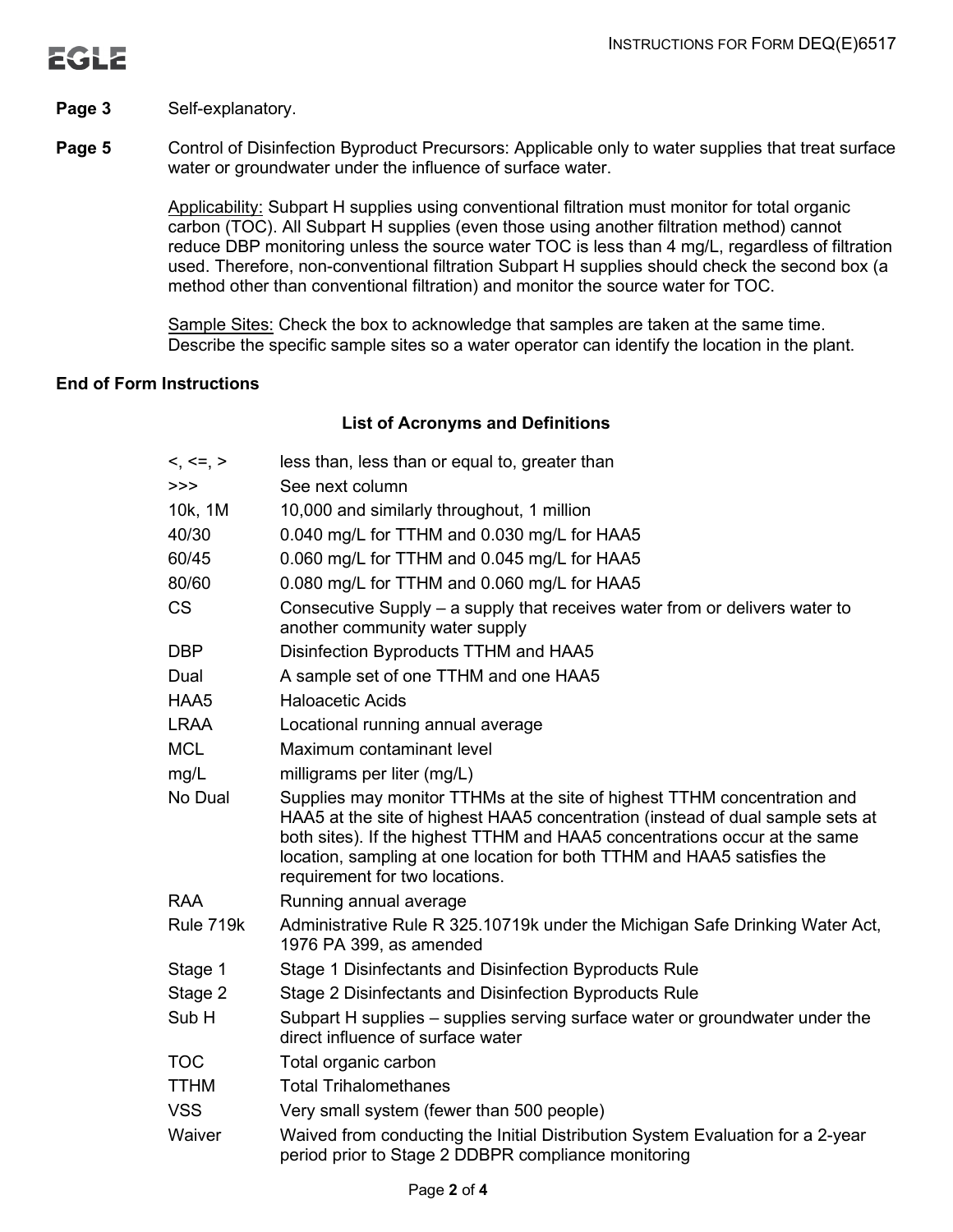### **Guidance on Site Selection**

#### What makes a good TTHM site?

TTHM formation is strongly influenced by residence time. In addition, TTHM formation generally increases with increasing pH. TTHM sites should not be located at dead ends with no users. The sampling should be representative of water that is being consumed, not stagnant water.

- Areas with historically high TTHM levels.
- Storage tanks down gradient of storage facilities, which have increased residence time.
- Low flow areas sparsely populated areas with low flow.
- Geographic dead ends areas that are physically located at the end of a water main or group of water mains without looping back to the main portion of the distribution system. However, do not sample stagnant water after the last customer. The purpose is to sample water that customers are consuming.
- Hydraulic dead ends and mixing zones areas in which there is little movement of water. After booster chlorination – where formation will have increased due to more available disinfectant.
- Low or no residual (i.e., relative to initial disinfectant levels) likely advanced residence time.
- Low water use in general lightly developed areas where water is allowed to age.

### What makes a good HAA5 site?

Different systems may find high HAA5 sites in locations with different characteristics. HAA5 formation and decomposition seems to follow a pattern that is different from that of TTHM in the distribution system. While TTHM concentrations are generally highest at the points in the system with the longest residence times, research suggests that HAA5 seem to form and then decompose. The consumption of HAA5 by microorganisms is known as biodegradation, which is more likely to occur when disinfectant residual levels are low or non-existent. Therefore, a high HAA5 site will not necessarily be the site with the longest residence time and may even be at a site with shorter residence time.

- Areas with historically high HAA5 levels.
- Low but detectable residual (i.e., relative to initial levels) likely advanced residence time but not sites likely to have biofilm.
- After booster chlorination where formation will have increased due to more available disinfectant and where any biodegradation will be halted.
- Storage tanks increased residence time.
- Dead ends low flows. However, do not sample stagnant water after the last customer. The purpose is to sample water that customers are consuming.
- Hydraulic dead ends and hydraulic mixing zones.

## **Q&A for EGLE Staff to Determine Monitoring Requirements**

- Q: Do supplies begin Stage 2 monitoring under routine or reduced requirements?<br>A. See attached Table 1.
- See attached Table 1.
- Q: What are the routine and reduced monitoring requirements?
- A. See attached Table 2.
- Q: What are the requirements after the first year of monitoring and thereafter?
- A. See attached Table 3.